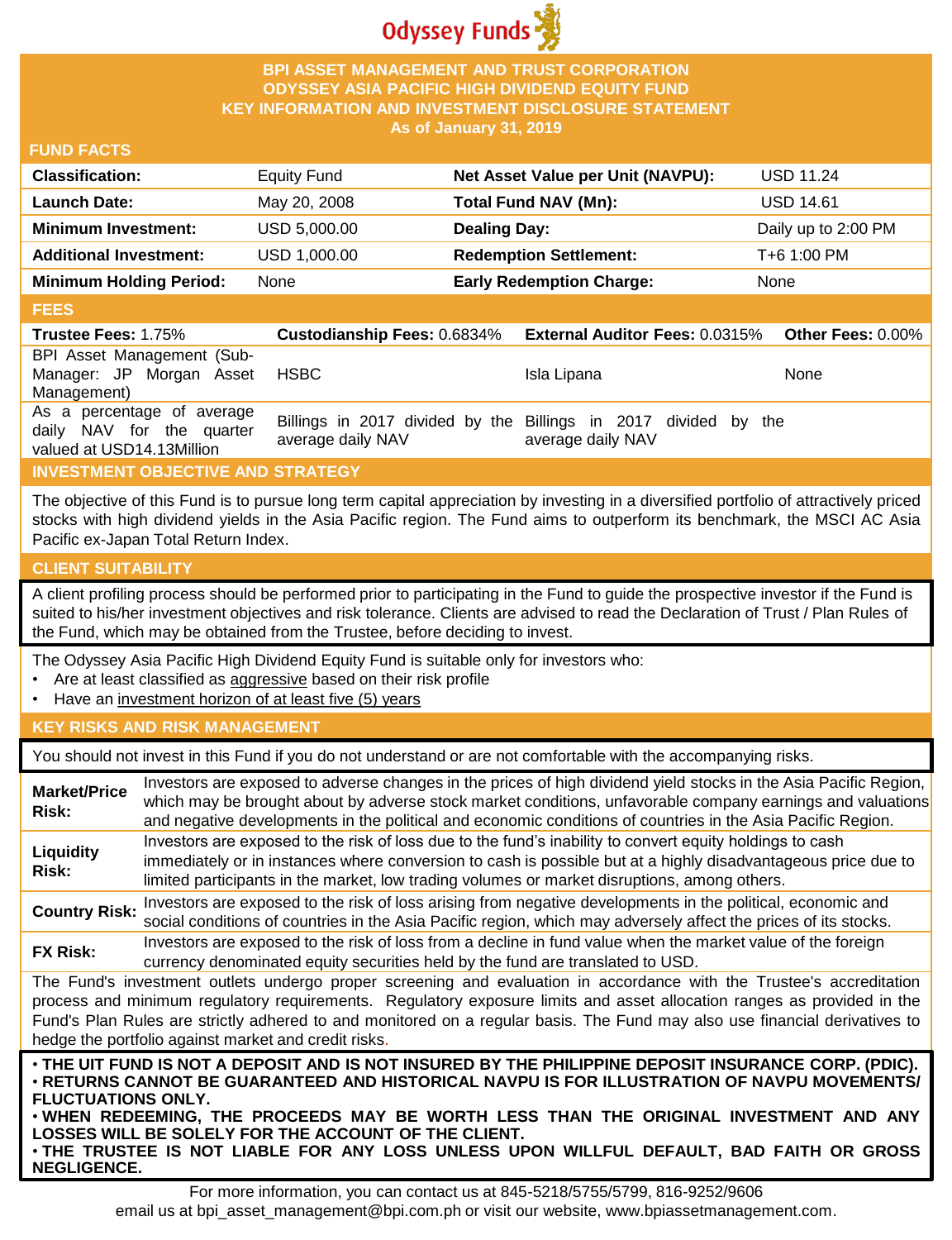### **FUND PERFORMANCE AND STATISTICS AS OF JANUARY 31, 2019**

(Purely for reference purposes and is not a guarantee of future results)



Benchmark\* : MSCI AC Asia Pacific ex-Japan Total Return Index

| <b>CUMULATIVE PERFORMANCE (%) 1</b>    |            |          |         |          |         |       |
|----------------------------------------|------------|----------|---------|----------|---------|-------|
|                                        | 1 mo       | 3 mos    | 6 mos   | 1YR      | 3YRS    | S.I   |
| Fund                                   | 7.05       | 7.77     | $-0.35$ | $-8.99$  | 29.20   | 12.40 |
| <b>Benchmark</b>                       | 7.67       | 8.94     | $-4.67$ | $-13.46$ | 46.53   | 39.59 |
| <b>ANNUALIZED PERFORMANCE (%) 1</b>    |            |          |         |          |         |       |
|                                        | 1YR        | 2YRS     | 3YRS    | 4YRS     | 5YRS    | S.I   |
| Fund                                   | $-8.99$    | 6.28     | 8.91    | 2.23     | 4.04    | 1.10  |
| <b>Benchmark</b>                       | $-13.46$   | 9.35     | 13.58   | 4.79     | 5.79    | 3.16  |
| <b>CALENDAR YEAR PERFORMANCE (%) 1</b> |            |          |         |          |         |       |
|                                        | <b>YTD</b> | 2018     | 2017    | 2016     | 2015    | 2014  |
| Fund                                   | 7.05       | $-9.01$  | 20.33   | 3.45     | $-9.91$ | 7.08  |
| <b>Benchmark</b>                       | 7.67       | $-14.23$ | 37.63   | 6.18     | $-9.47$ | 3.71  |

### **PORTFOLIO COMPOSITION**

| <b>Allocation</b>                      | % of Fund     |
|----------------------------------------|---------------|
| Equities                               | 96.38         |
| Cash                                   | 2.46          |
| Time deposits and money market         |               |
| Other receivables - net of liabilities | 1.17          |
| <b>Top Five Sector Holdings</b>        | % of Equities |
| Financials                             | 43.47         |
| <b>Real Estate</b>                     | 17.90         |
| Information Technology                 | 13.92         |
| Industrials                            | 9.90          |
| <b>Utilities</b>                       | 6.10          |
| <b>Top Five Country Weightings</b>     | % of Equities |
| China                                  | 24.14         |
| Australia                              | 15.93         |
| Hong Kong                              | 13.28         |
| Korea                                  | 12.23         |
| Singapore                              | 12.19         |

| <b>NAVPU over the past 12 months</b>     |         |
|------------------------------------------|---------|
| Highest                                  | 12.35   |
| Lowest                                   | 10.29   |
| <b>STATISTICS</b>                        |         |
| Portfolio Beta                           | 0.96    |
| Volatility, Past 1 Year (%) <sup>2</sup> | 13.75   |
| Sharpe Ratio <sup>3</sup>                | $-0.80$ |
| Information Ratio <sup>4</sup>           | 0.87    |
| Current Number of Holdings               | 65      |

#### <sup>1</sup>Returns are net of fees.

<sup>2</sup>Measures the degree to which the Fund fluctuates vis-à-vis its average return over a period of time.

<sup>3</sup>Used to characterize how well the return of a Fund compensates the investor for the level of risk taken. The higher the number, the better.

<sup>4</sup>Measures reward-to-risk efficiency of the portfolio relative to the benchmark. The higher the number, the higher the reward per unit of risk.

<sup>5</sup>Since inception.

6 Includes accrued income, investment securities purchased, accrued expenses, etc.

\*Declaration of Trust is available upon request through branch of account.

## **TOP TEN HOLDINGS**

| <b>Name</b>                                | % of Equities |
|--------------------------------------------|---------------|
| Taiwan Semiconductor<br>Manufacturing      | 4.80          |
| Samsung Electronics                        | 4.67          |
| China Life Insurance                       | 3.57          |
| Transurban Group                           | 3.51          |
| Bangkok Bank                               | 3.47          |
| DBS Group Holdings                         | 3.44          |
| Shinhan Financial Group                    | 3.14          |
| United Overseas Bank                       | 3.09          |
| Australia and New Zealand Banking<br>Group | 3.01          |
| <b>BOC Hong Kong</b>                       | 2.90          |

# **RELATED PARTY TRANSACTIONS\***

The Fund has no transactions and outstanding investments with entities related to BPI Asset Management and Trust Corporation (BPI AMTC).

\* Related party in accordance with BPI AMTC's internal policy.